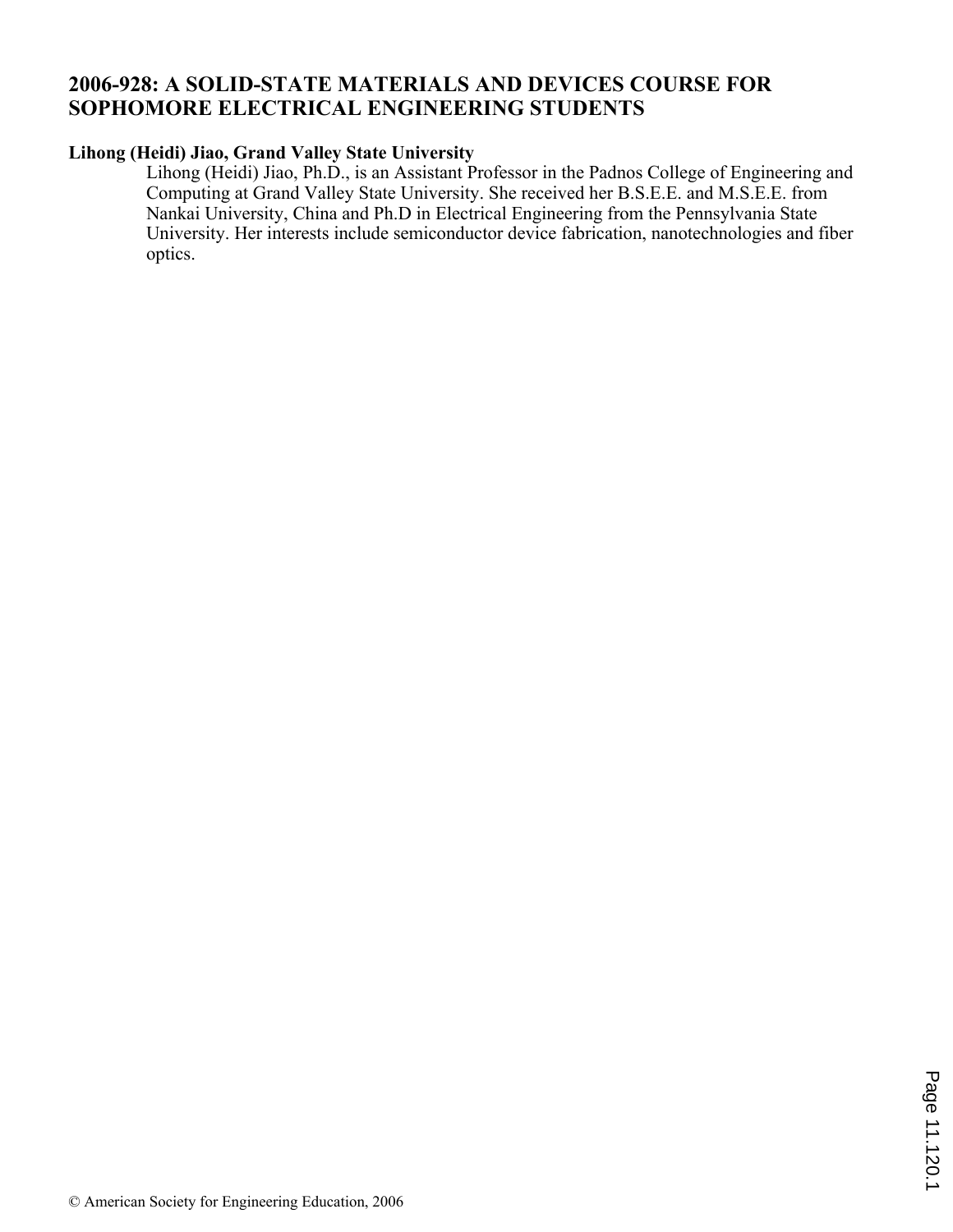# **An electronic materials and devices course for sophomore electrical engineering students**

### Abstract

This paper describes a new engineering course on electronic materials and devices offered to second-year electrical engineering students. The course covers the basic concepts of quantum mechanics, electrons, atoms, solid-state materials and related devices. The emphasis is placed on the properties of semiconductors and optoelectronic devices such as photodiodes, solar cells and thin film transistors. In most universities, this type of course is offered to third-year or higher students. We believe that there are great advantages to offering this course to second-year students. The students are introduced to a set of key knowledge in modern engineering and the course promotes a greater level of interest in electrical engineering before the students are officially admitted to the School of Engineering. The main challenge in offering this course to sophomore students is to achieve a balance between mathematical theory and experiential learning. Real-life examples and laboratory activities were designed to provide the students with hands-on experiences and to enforce the understanding of theoretical materials. The paper describes in detail how the course concepts were organized and instructed, examples of the lab activities developed, and evaluation data on two pilot offerings of the course.

#### **Introduction**

Up to winter 2004, the course EGR 255 Materials for the Electrical Sciences in School of Engineering at GVSU was offered to sophomore students in electrical engineering major. The course covered crystal structure, mechanical behavior of metals, phase diagrams, ceramic properties, polymer properties, electrical/thermal/magnetic/optical properties. There was not much time spent on solid state materials and devices. However, with the fast progress of modern electronics, it is essential that electrical engineering students be exposed to solid state materials and devices. In the preface of their text book<sup>1</sup>, Murarka and Peckerar wrote "Electrical Engineers" usually have little specialized knowledge of chemical reactions or solid state mechanics. And yet, our ability to fabricate semiconductor devices depends critically on our understanding of these items." To fulfill the needs of industry, in winter 2005, EGR 255 course was revised to Introduction to Electronic Materials and Devices to provide students with a sound understanding of existing electronic materials and devices so that their studies of electronic circuits and systems are meaningful and to develop the basic tools with which they can learn about newly developed materials, devices and applications. In traditional solid state materials and devices course<sup>2</sup>, the contents of atomic theory, quantum mechanics, conductors, insulators, and magnetic properties are often neglected. However, it is clear that engineers and scientists who work on electronics will continually learn about new materials and devices in the future, which often require that knowledge. With this in mind, the revised EGR 255 combined traditional materials course<sup>3</sup> and solid state materials and devices course with emphasis on solid state materials and devices.

### Course description

The revised EGR 255 course covers the basic quantum mechanics theory, properties of conductors/ insulators/ semiconductors with emphasis on electrical/optical/magnetic properties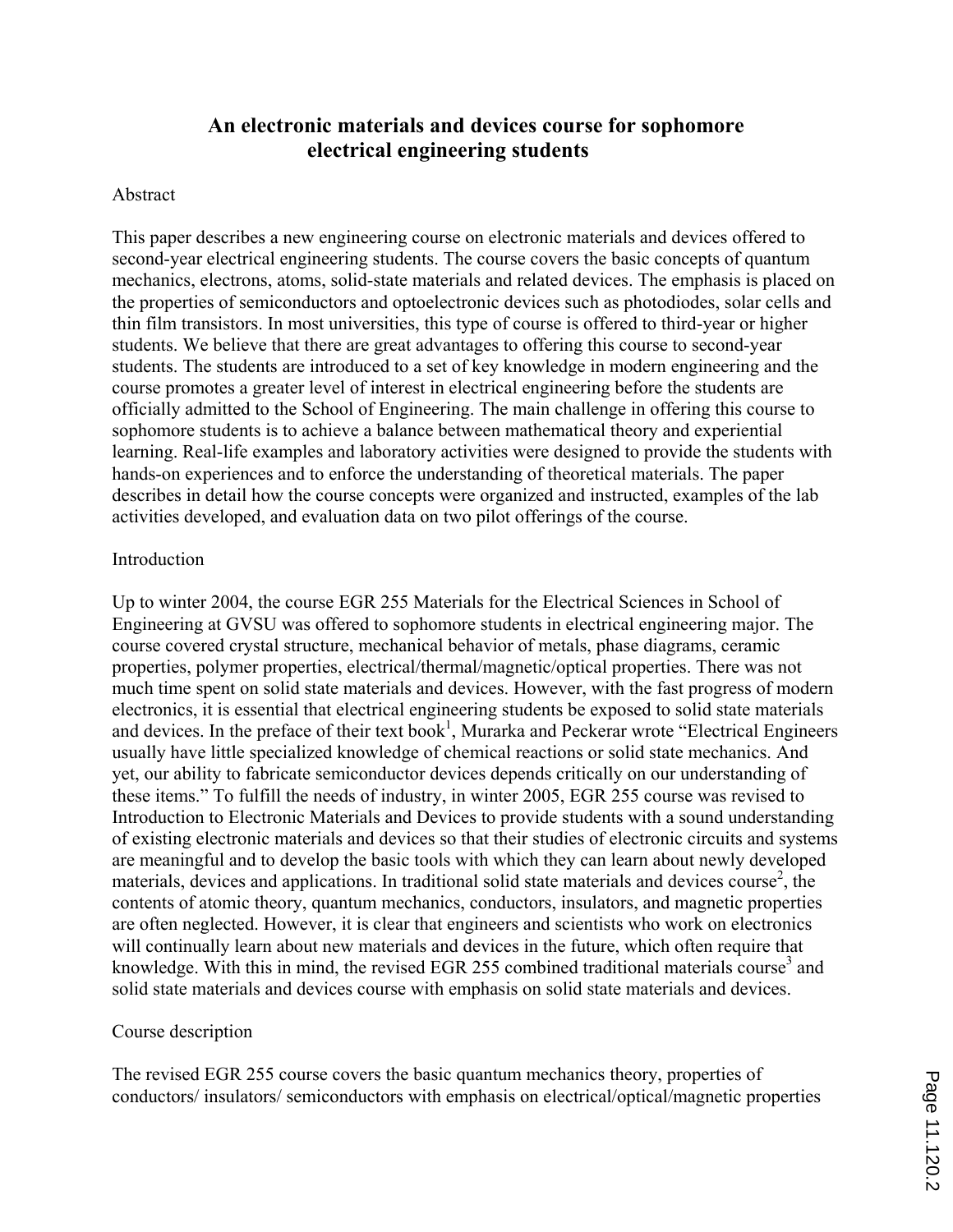of semiconductors, and fundamental of semiconductor devices with emphasis on basic diodes/optoelectronic devices/organic devices. Since this course is offered to sophomore students, balance between mathematical theory and experiential learning became a challenge. Laboratory activities were developed to provide students with hands-on experiences and to reinforce the understanding of theoretical materials. The objectives of this course are outlined as following:

In completing this course, students will be able to:

- ' Describe the concepts and definitions of electronic materials
- Demonstrate an understanding of existing devices to help their studies of electronic circuits and systems
- ' Characterize the properties of electronic materials in electronic and optical devices
- ' Design and characterize an electronic device
- ' Effectively communicate technical concepts

The revised course composes of three modules: atomic theory and basic quantum mechanics, material properties, and semiconductor devices. Each module requires different teaching technique. In this paper, these three modules are described in detail.

Atomic theory and basic quantum mechanics module

The following topics, which are most important to solid state theory, are covered in this module:

- Review of atomic theory
- Introduction to quantum mechanics
- Wave-particle duality
- Discreteness of energy
- ' Quantum tunneling
- The Heisenberg uncertainty principle
- ' Schrodinger wave equation and hydrogen atom

The prerequisites of this course are PHY 234 Engineering Physics and CHM 115 Principles of Chemistry. PHY 234 covers the classical physics including electricity, magnetism, and basic ideas in optics. CHM 115 includes the structure of matter, nuclear chemistry, periodic properties, bonding, molecular shape, etc. Students have learned atomic theory in CHM 115 course. In EGR 255, concepts such as protons, neutrons, electrons, atomic number, and atomic mass are reviewed. To study the particle behavior at an atomic level and to explain questions such as why atoms are stable, why periodic table has the structure it does, basic quantum theory are introduced. Problems arise when students first encounter the theory of quantum mechanics. The first problem is that quantum concepts are largely mathematical and the second is that it is difficult to connect it with "reality". My approach in this module is to (1) qualitatively discuss the quantum theory and (2) investigate the important observations that led to the development of quantum theory and then explain these observations using the theory.

Following is an example of how the lecture "Introduction to the quantum mechanics" was taught. In the beginning of the class, matter was explored. All matters are stable and they consist of atoms, in which electrons constantly move around the nucleus. Based on the classical physics,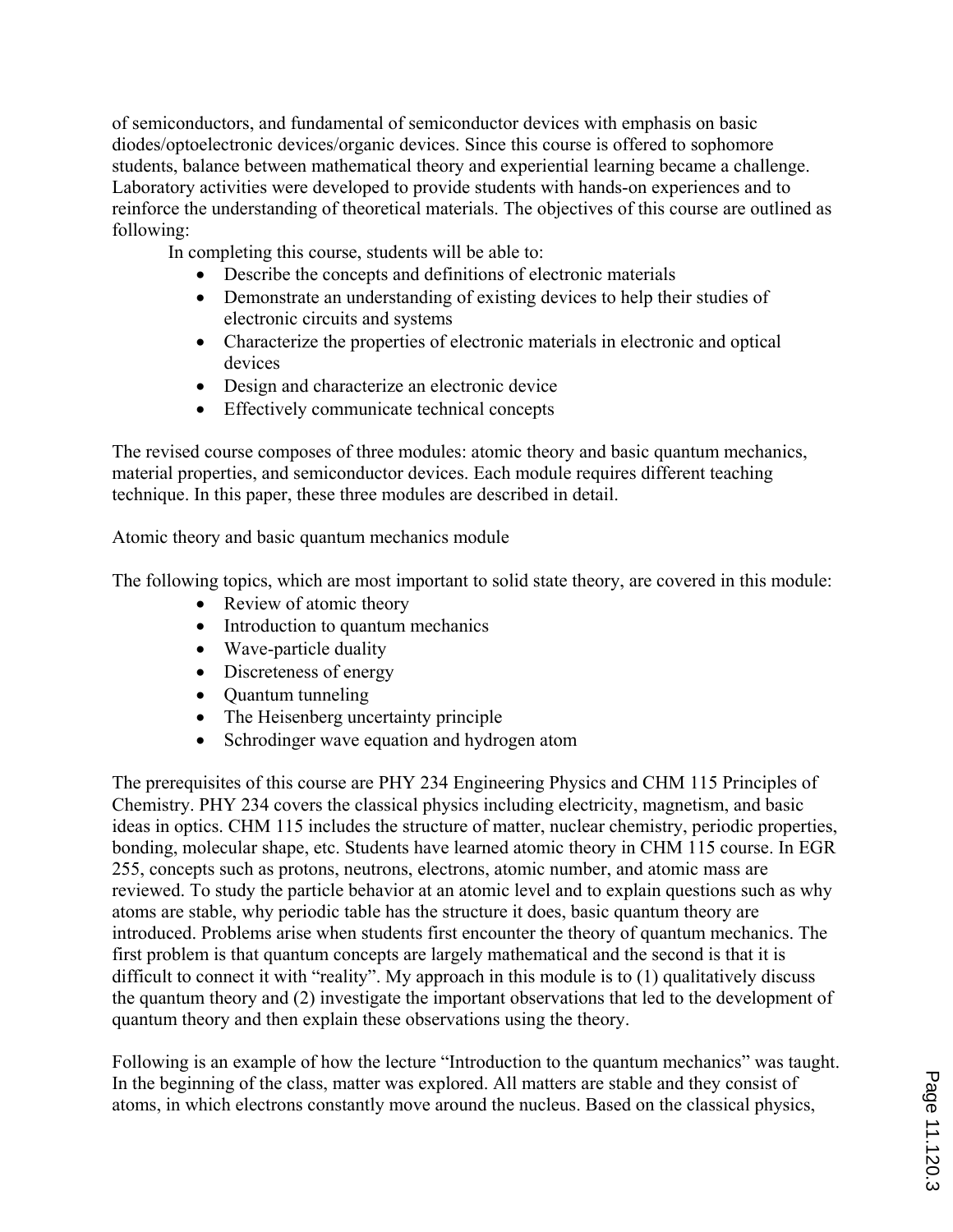electrons would eventually spiral toward the nucleus and the atom would collapse, so would all the matters. Why didn't atoms collapse? This can only be explained by the new theory – quantum mechanics theory. The basic concept in quantum theory is the wave/ particle duality, which was introduced using the examples of light and electrons. Light is a wave and it has all the characteristics of a wave. The famous photoelectric effect experiment also showed that light is a particle. Therefore, Light has the wave/particle duality. On the other hand, it is well known that electrons are particles. The famous Davisson and Thomson experiment, in which interference fringes were observed when electron beams hit crystal surfaces and thin metal films, indicated that electrons have a wave-like behavior. Therefore, electrons have the wave/particle duality. All matters exhibit the wave/particle duality and the wavelength relates to the momentum through  $\lambda$  $= h/p$ . Electrons moving in atoms are bound to the nucleus by electrostatic attraction and electron waves are standing matter waves, which indicates that electrons in atoms have quantized energy – they will not spiral toward the nucleus.

Schrodinger wave equation was introduced to students semi-quantitatively based on postulates of quantum mechanics and the conservation of energy. In this course, the emphasis is not on how to solve Schrodinger equation. The emphasis is placed on Schrodinger equation concepts: what is the wave function/probability of finding a particle, what is the wave equation, why is it important, what kinds of problems can it solve. To help students further understand Schrodinger wave equation, two simplest problems were solved. One was the one-dimensional potential well problem and the other was hydrogen atom problem. It was seen from these examples that the allowed energies are quantized and they are related to three quantum numbers which are used in the arrangement of periodic table.

After this lecture, students had two clear quantum mechanical concepts in mind: electrons exhibit wave-like behavior and their allowed energies are quantized, and the probability of finding an electron in a certain position at a certain time is determined by the wave function.

A survey was conducted after the delivery of the first module. The topic was divided into two parts: atomic theory and basic quantum mechanics. For each part, there are two categories: difficulty of the material and the degree of understanding. The students were given a scale of 1 – 5 with 5 being the most difficulty (difficulty category) and the best of understanding (understanding category). Table 1 shows the results of the survey.

|                | Atomic     | theory        | <b>Basic</b> | <b>OM</b>     |
|----------------|------------|---------------|--------------|---------------|
|                | difficulty | understanding | difficulty   | understanding |
| 5              |            | 100%          |              |               |
| 4.5            |            |               |              | 30%           |
| $\overline{4}$ |            |               |              | 30%           |
| 3.5            |            |               | 60%          | 40%           |
| 3              | 5%         |               | 40%          |               |
| $\overline{2}$ | 95%        |               |              |               |
|                |            |               |              |               |

Table 1 the matrix of the survey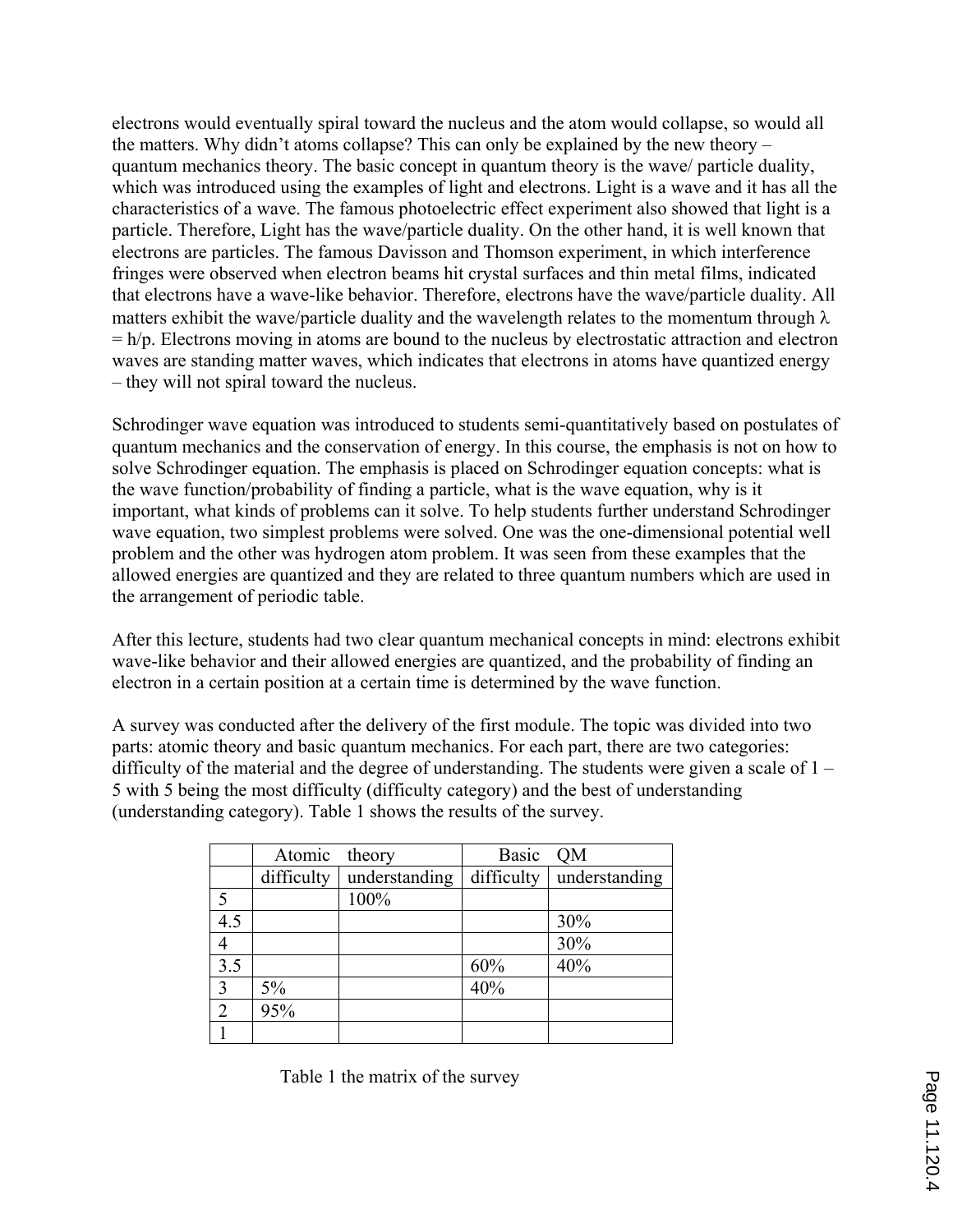Material properties module

The following topics are covered in this module:

- ' Classification of materials
- ' Properties and applications of conductors
- Properties and applications of insulators
- ' Properties of semiconductors
	- o Basic concepts such as energy band structures, electrons and holes, effective mass, intrinsic and extrinsic semiconductors, and Fermi-Dirac function and density of states
	- o Carrier concentration under thermal equilibrium
	- o Carrier motion: drift and diffusion

This module begins with the classification of materials – conductors, insulators, and semiconductors. For conductors, the properties of normal metals, alloys, and non-metallic conductors were introduced and the applications in contacts, heating, and thermionic emission (CRT, electron microscope) were addressed. For insulators, the properties of dielectrics and their application in capacitors were covered.

The emphasis of this module was placed on properties of semiconductor materials. Semiconductor materials have both negatively charged (electron) and positively charged (hole) carriers, which differs from other materials. How carriers distribute and behave are the important topics which involve many mathematical equations. MATLAB was introduced to help students comprehend these equations graphically. Following shows the example using MATLAB.

Density of states is an important parameter since it is an essential component in determining carrier distributions and concentrations. From an analysis based on quantum mechanical consideration, density of states (energy distribution of states) can be determined which is shown in equations 3a and 3b.

$$
g_{\epsilon}(E) = \frac{m^*_{\mathbf{x}} \sqrt{2m^*_{\mathbf{x}} (E - E_{\epsilon})}}{\pi^2 \hbar^3}
$$
  
\n
$$
E \le E_{\nu} \qquad \qquad (3a)
$$
  
\n
$$
g_{\mathbf{y}}(E) = \frac{m^*_{\mathbf{y}} \sqrt{2m^*_{\mathbf{y}} (E_{\mathbf{y}} - E)}}{\pi^2 \hbar^3}
$$
  
\n
$$
E \ge E_{\epsilon} \qquad \qquad (3b)
$$

Where  $g_c(E)$  and  $g_v(E)$  are the density of states at an energy E in the conduction and valence bands, respectively.

It is important to understand the concept of the density of states, which can be related to the seating in the classroom. At a particular distance from the podium, there is the specific number of seats (density of states). Even though sometimes those seats may not be occupied, they are still there and available (energy states are available even when they are not occupied). Density of states is different in different materials and MATLAB was used to explore this.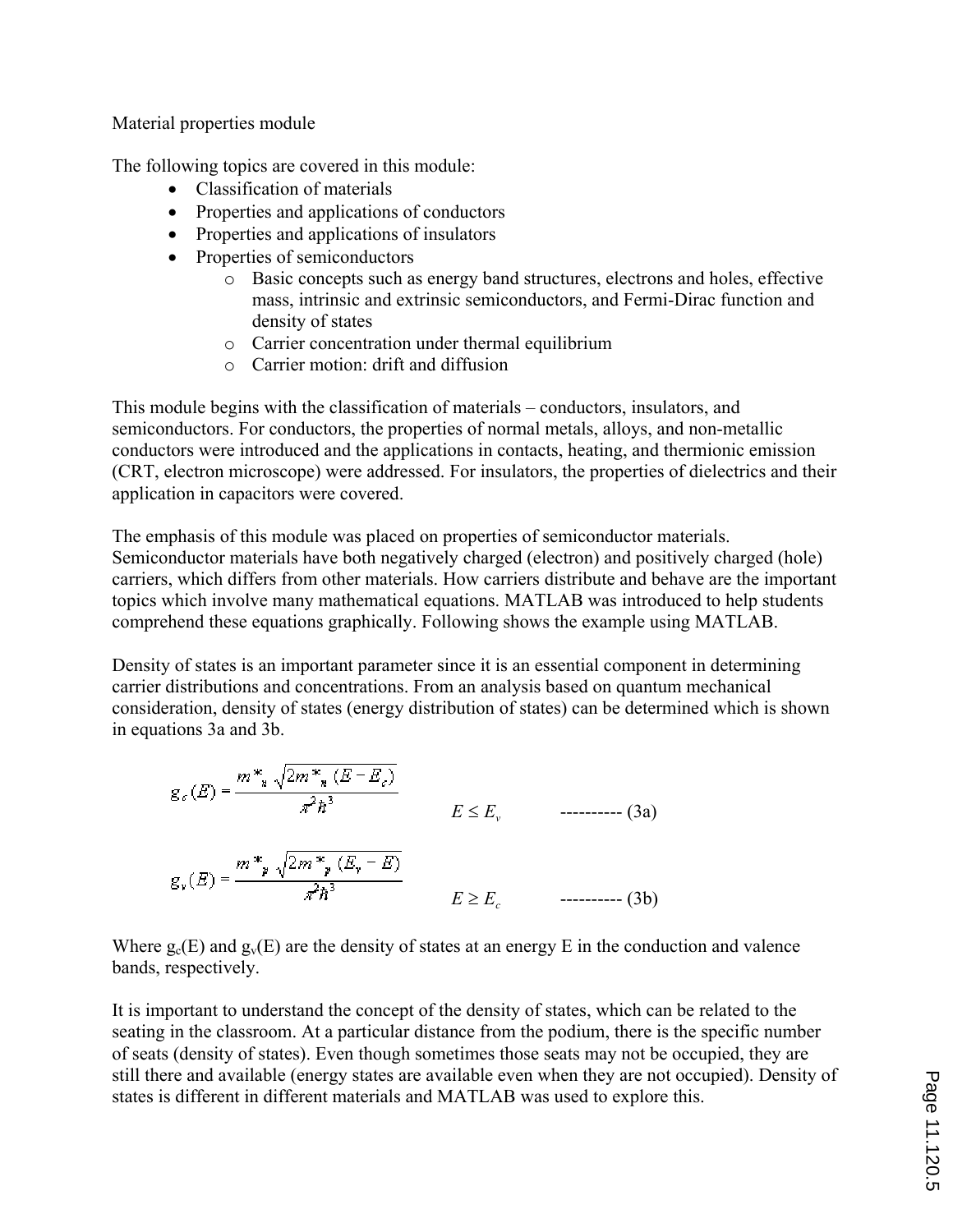The following program written in MATLAB calculates the density of states at different energy giving the effective masses of electron and hole and the energy band gap in silicon. In addition, the program plots the density of states vs. energy E.

```
%Density of states in silicon
mne=1.08*9.1e-31 
mpe=0.81^(1/3)*9.1e-31 
Ev=0:
Ec=1.12; 
hbar=6.626e-34/(2*pi) 
dE=0:0.05:2; 
gc=(mne*sqrt(2*mne*dE*1.6e-19))/(pi^2*hbar^3); 
qv=(mpe*sqrt(2*mpe*dE*1.6e-19))/(pi^2*hbar^3);%density of states in unit: no./m3 J
gc=gc*1.6e-19; %density of states in unit: no./m3 eV
gv=gv*1.6e-19; 
disp(gc) 
close 
plot(dE+Ec,gc); grid; hold on; 
plot(-dE, gv); grid on; 
xlabel('E(eV)');
```
Figure 1 shows the distribution of energy states in both conduction band and valence band for silicon. It can be seen from the graph that there is no available energy states in the energy gap and the density of states increases with the increase of energy. The shape of the density of states in conduction band is different from that in valence band due to the difference in effective mass between electrons and holes.



Figure 1a the density of states in silicon

How about the materials other than silicon? Do they all have the same density of states as silicon? If not, how does it differ from that of silicon? In above MATLAB program, effective masses of electrons and holes and energy band gap were changed to those corresponding to GaAs. When running the program, the density of states in GaAs was plotted as shown in Figure 1b.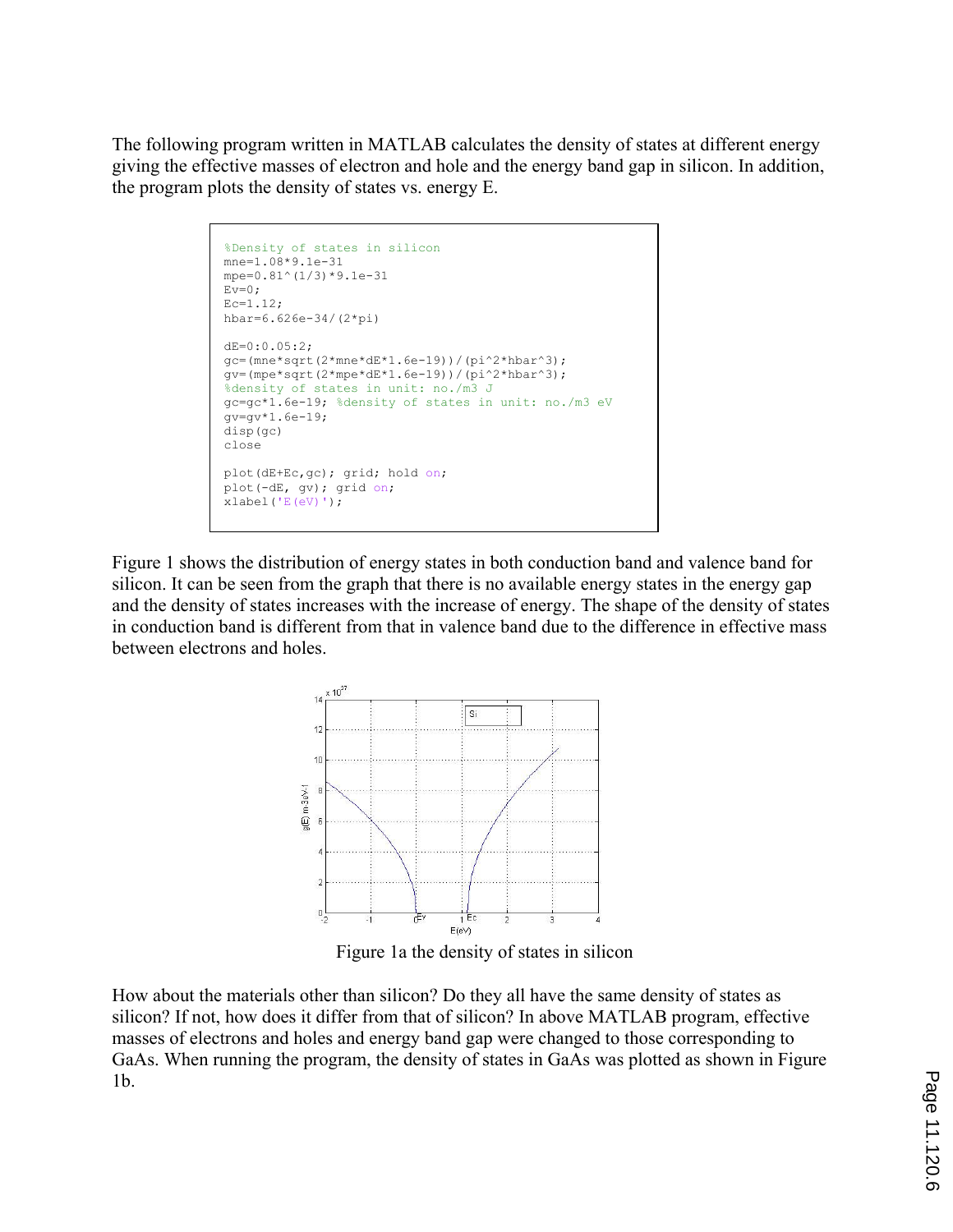

Figure 1b the density of states in GaAs

The density of states in GaAs is quite different from that in silicon. g(E) increases much faster with energy in valence band than that in conduction band due to the bigger hole effective mass.

From above example, it can be seen that density of states is determined by electron and hole effective masses which are the characteristics of the material. Students were asked to write MATLAB programs to explore the density of states for different materials.

Fermi function f(E) is another important concept which determines the probability of an electron/hole occupying an existing energy state. The dependency of f(E) on energy E and temperature can be seen easily from the plots generated in MATLAB. The following program was written in MATLAB which calculates Fermi function in terms of energy at four different temperatures.

```
%Fermi function - probability of electron occupying an existing state
k=8.67e-5; 
for ii=1:4; 
    T=100*(i i^2-.9);kT=k*T;dE(ii,1) = -5*kT;
     for jj=1:101 
        f(i, jj)=1/(1+exp(dE(i, jj))/kT);
        dE(i, jj+1) = dE(i, jj) + 0.1*kT; end
end
dE = dE(:,1:jj);close 
plot(dE(1:4,1:ij)',f(1:4,1:ij)'); grid;
xlabel('E-EF(eV)');
```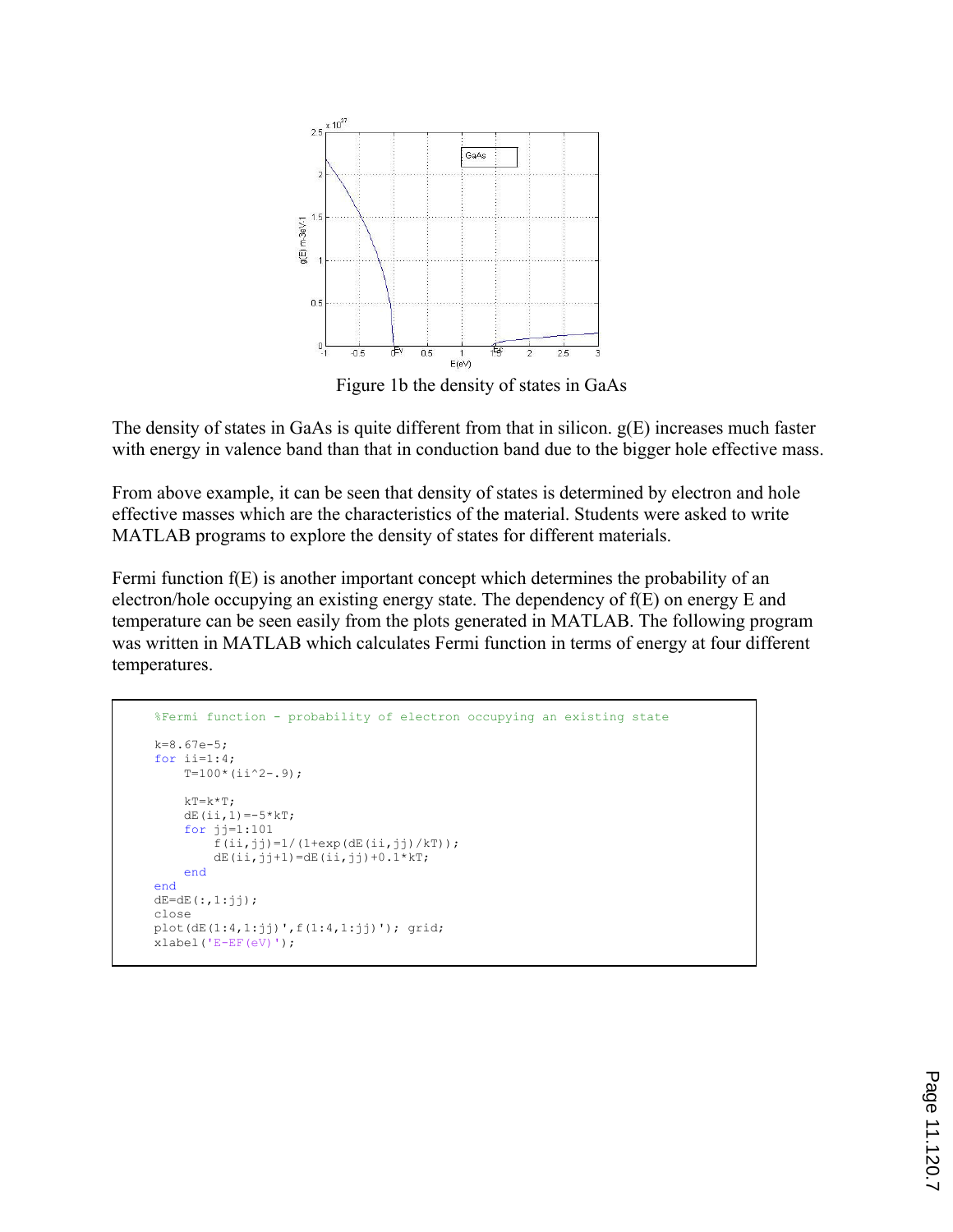

Figure 2 Fermi function at different temperatures

It can be seen from Figure 2 that at Fermi level  $E_F$  the probability of an electron occupying an existing energy state is 50% at all temperatures. As energy level goes lower, the probability increases and eventually goes towards 1. As energy level goes higher, the probability decreases and eventually goes towards 0. At  $T \rightarrow 0K$ , all energy states below  $E_F$  are occupied and all energy states above  $E_F$  are empty. As temperature increases, electrons begin to occupy the energy states above  $E_F$ . The higher the temperature, the more energy states above  $E_F$  are occupied.

Students were then asked to calculate density of states for Ge and Fermi function at 300K using MATLAB. In addition, they were asked to compute and plot the carrier distribution  $g_c(E)f(E)$ and  $g_v(E)(1-f(E))$ , which showed that most of free carriers occupy the energy states near the band edges  $E_c$  and  $E_v$ .

Many concepts were illustrated using MATLAB whenever possible. Students not only gained more understanding of the concepts but also showed more interests to the material.

Semiconductor devices module

The following topics are covered in this module:

- ' Basic p-n junction diodes
- Photodiodes
- Light emitting diodes
- P-i-n solar cells

P-n junctions are fundamental to most of semiconductor devices. P-n junction diode analysis is of particular importance since it establishes basic concepts and analytical procedures that are of common use. A complete, systematic diode analysis was divided into three major sections. The first, which is the foundation for the entire analysis, was the equilibrium state of the junction and the flow of charge carriers under steady state condition. It was followed by modeling the steady state response and the transient response of the device. These concepts and procedures were then